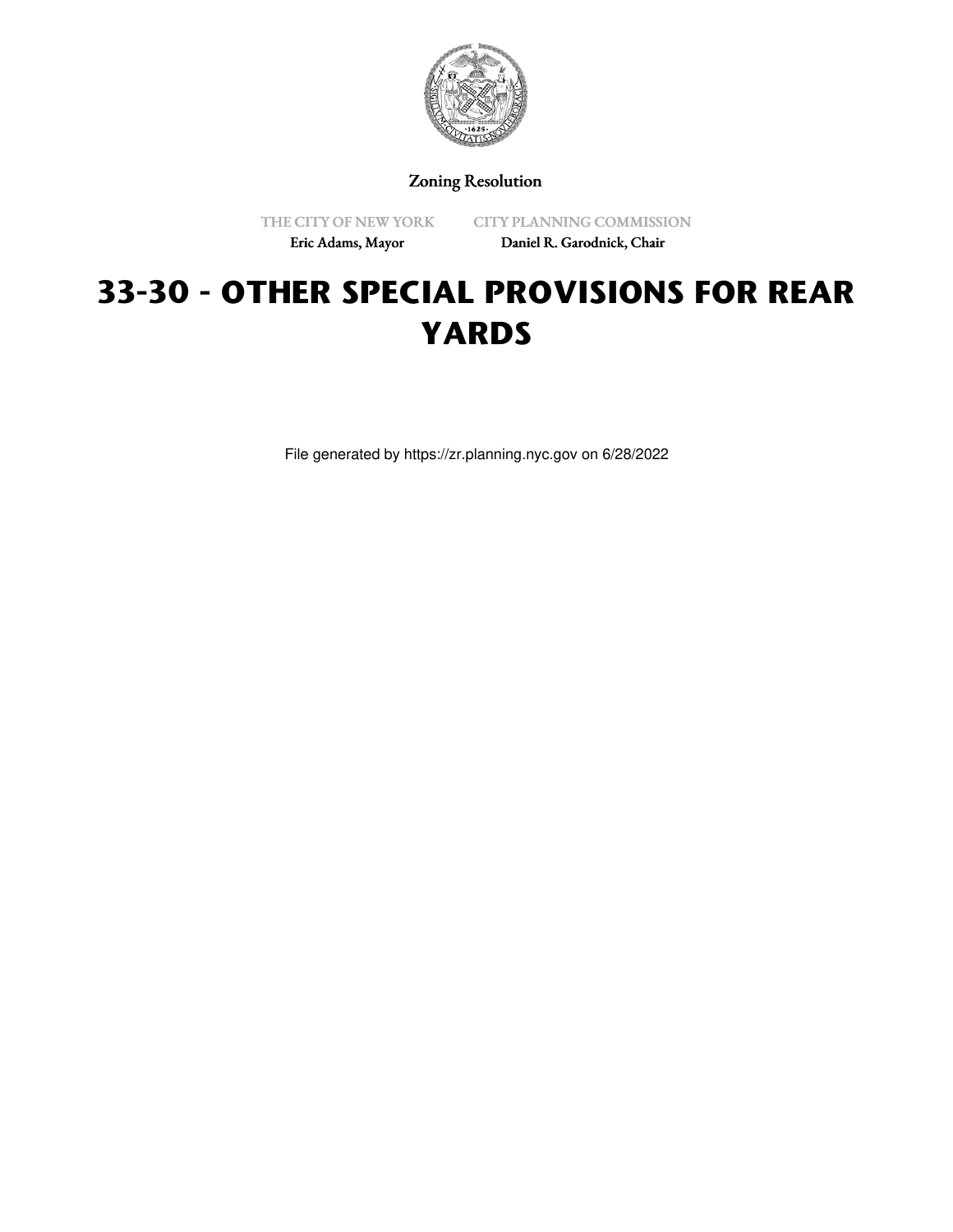# **33-30 - OTHER SPECIAL PROVISIONS FOR REAR YARDS**

LAST AMENDED 12/15/1961

#### C1 C2 C3 C4 C5 C6 C7 C8

In all districts, as indicated, the #rear yard# requirements set forth in Section 33-26 (Minimum Required Rear Yards) shall be modified as set forth in this Section.

# **33-301 - Within one hundred feet of corners**

LAST AMENDED 12/15/1961

#### C1 C2 C3 C4 C5 C6 C7 C8

In all districts, as indicated, no #rear yard# shall be required within 100 feet of the point of intersection of two #street lines# intersecting at an angle of 135 degrees or less.

# **33-302 - Along short dimension of block**

LAST AMENDED 5/20/1965

#### C1 C2 C3 C4 C5 C6 C7 C8

In all districts, as indicated, whenever a #front lot line# of a #zoning lot# coincides with all or part of a #street line# measuring less than 230 feet in length between two intersecting #streets#, no #rear yard# shall be required within 100 feet of such #front lot line#.

# **33-303 - For zoning lots with multiple rear lot lines**

LAST AMENDED 4/30/2008

#### C1 C2 C3 C4 C5 C6 C7 C8

In all districts, as indicated, for #zoning lots# with multiple #rear lot lines#, if a #rear yard# extends from a #rear lot line# away from the #street line# which is used to determine such #rear lot line#, the following rules shall apply:

(a) A #rear yard# with a minimum depth of 20 feet shall be provided where such #rear lot line# coincides with a #rear lot line# of an adjoining #zoning lot#.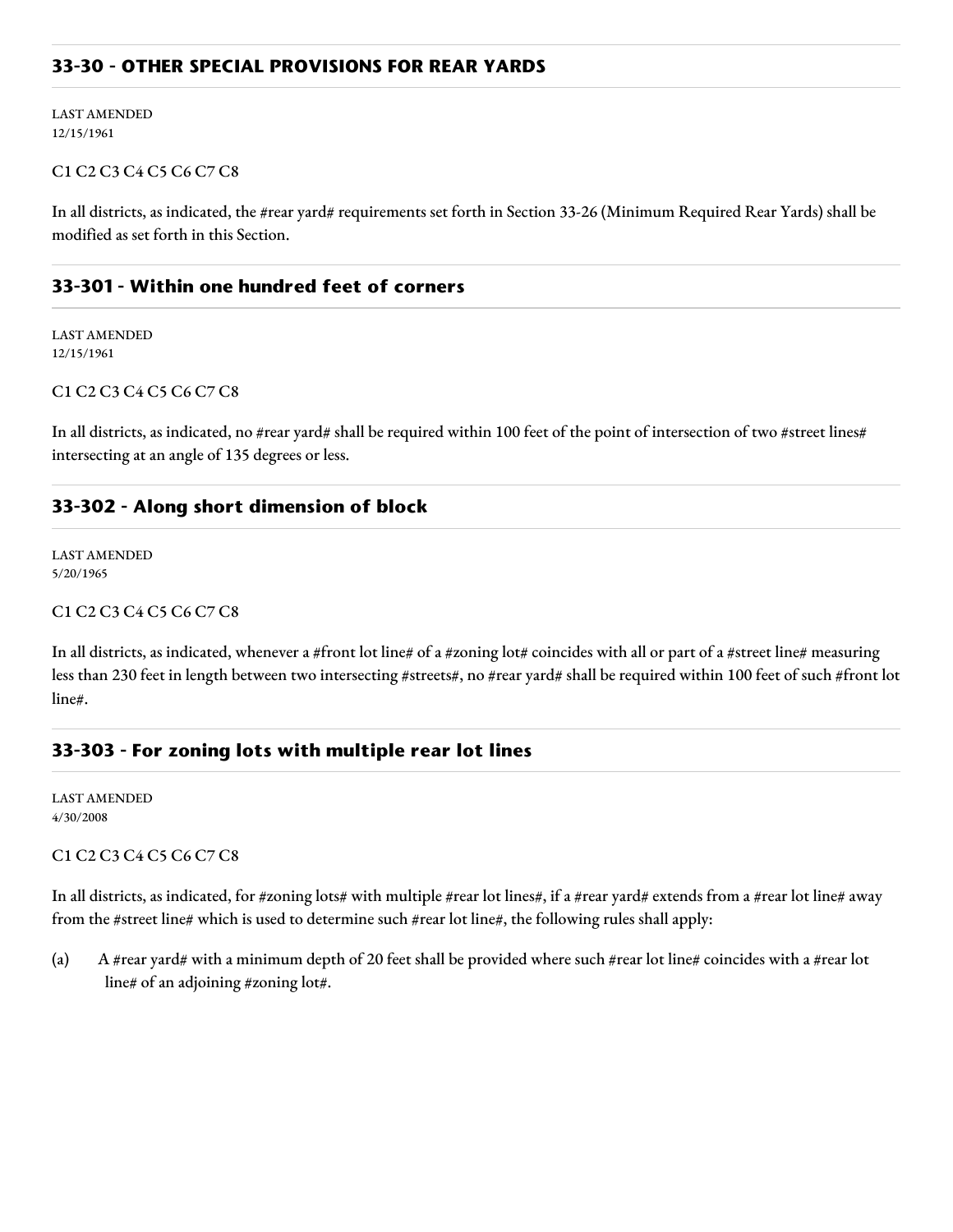

XXXX Rear Yard extending away from Street Line Rear Yard extending toward Street Line

#### (33-303a)

- (b) No #rear yard# shall be required where such #rear lot line# coincides with a #side lot line# of an adjoining #zoning lot#.
- (c) For portions of #through lots# that have multiple #rear lot lines# and such portions are not subject to #interior lot# regulations, the #street line# bounding the #zoning lot# closest to such #rear lot line# shall be used to determine compliance with this Section.



(33-303c)

# **33-31 - Special Provisions for Zoning Lots Divided by District Boundaries**

LAST AMENDED 12/15/1961

#### C1 C2 C3 C4 C5 C6 C7 C8

In all districts, as indicated, whenever a #zoning lot# is divided by a boundary between districts with different #yard# regulations, the provisions set forth in Article VII, Chapter 7 shall apply.

# **33-32 - Modifications of Yard Regulations**

LAST AMENDED 4/30/2008